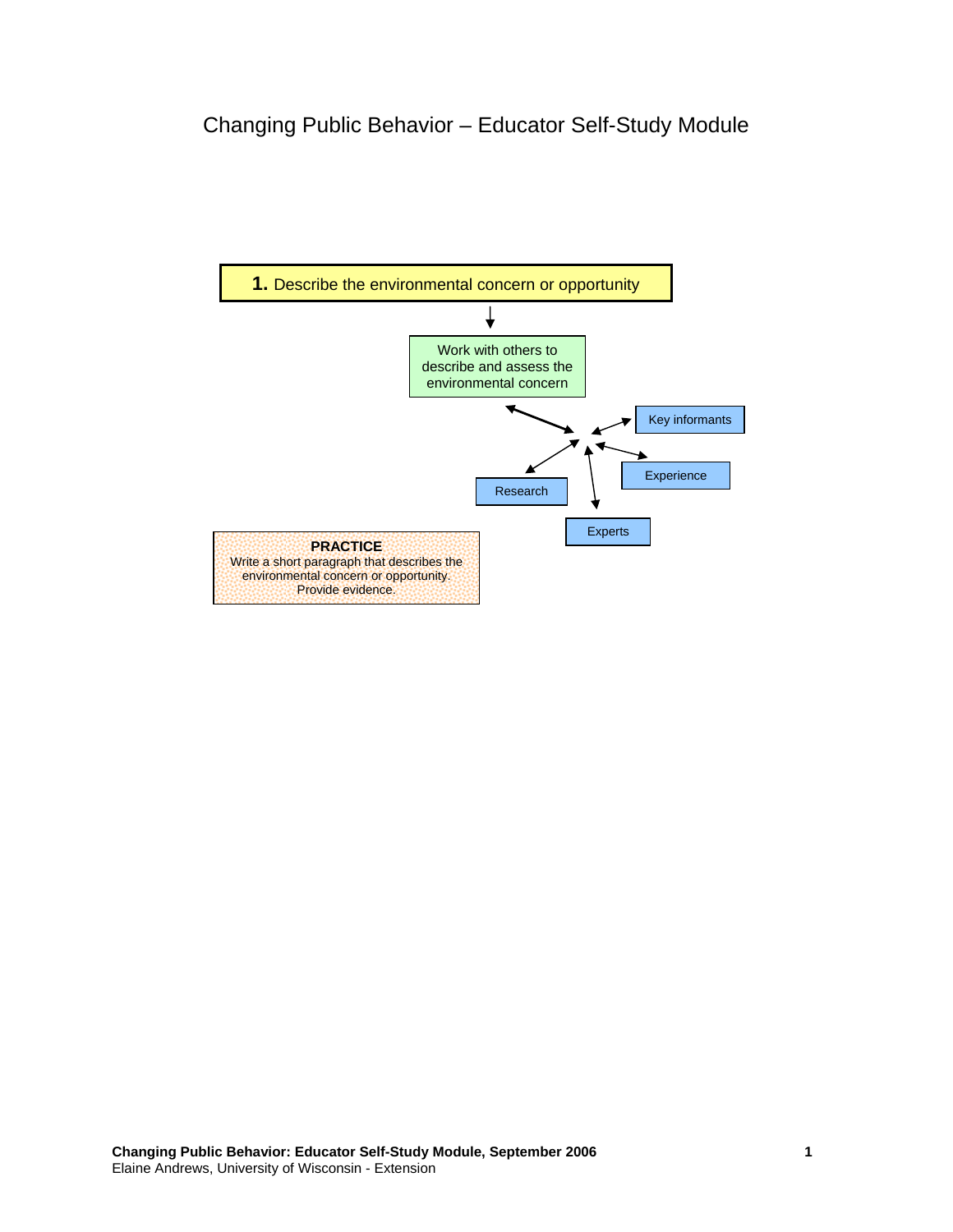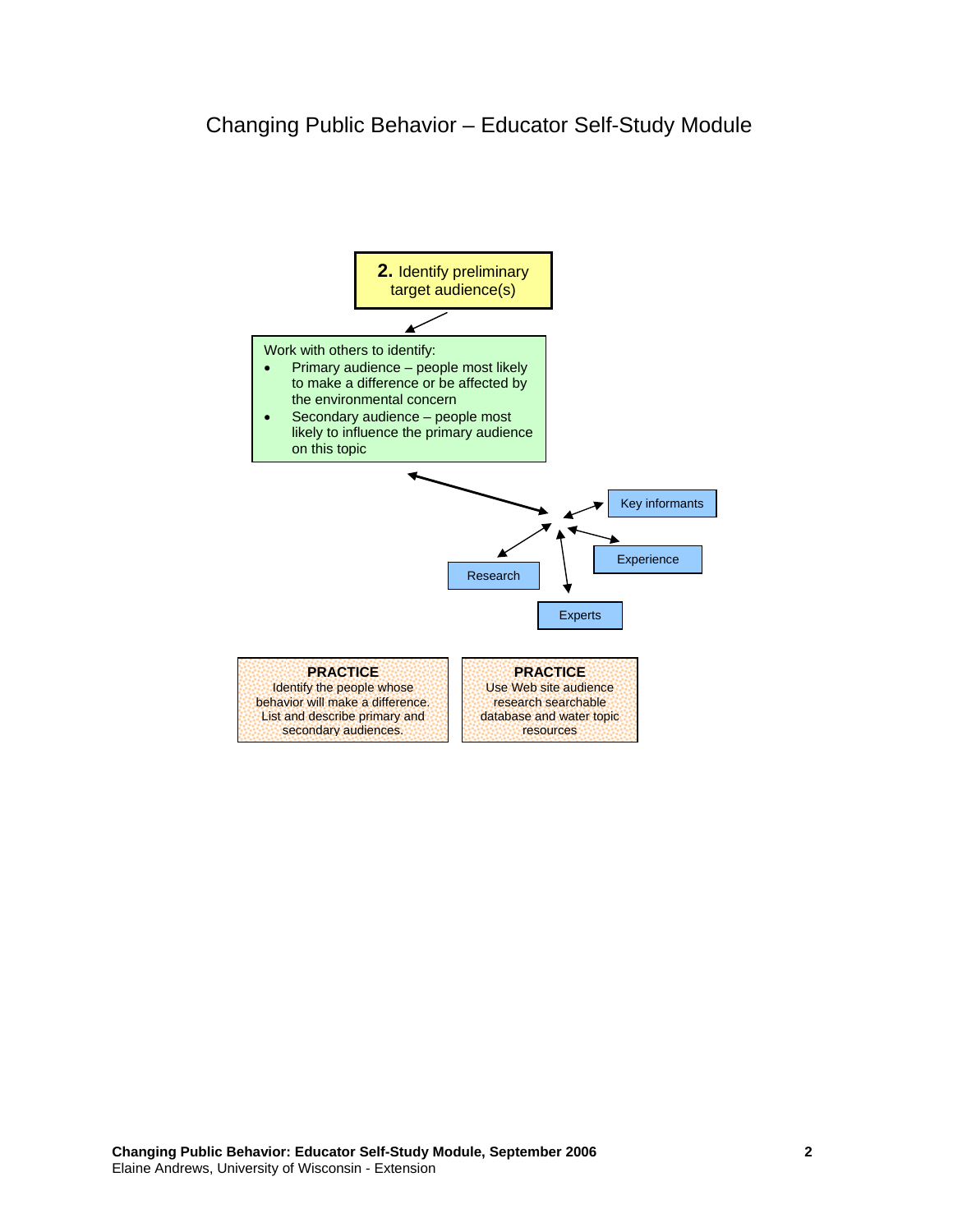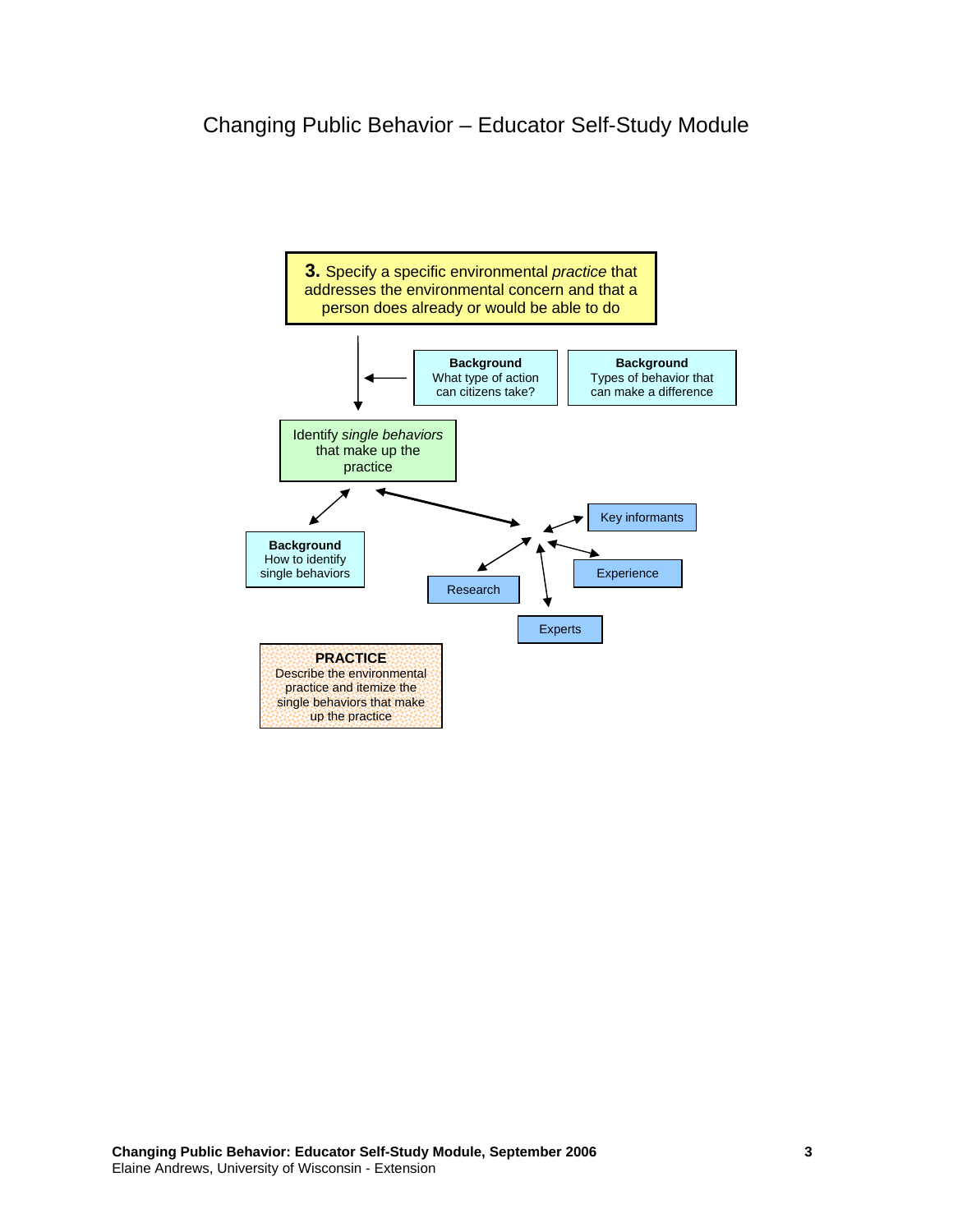

**Changing Public Behavior: Educator Self-Study Module, September 2006 4**  Elaine Andrews, University of Wisconsin - Extension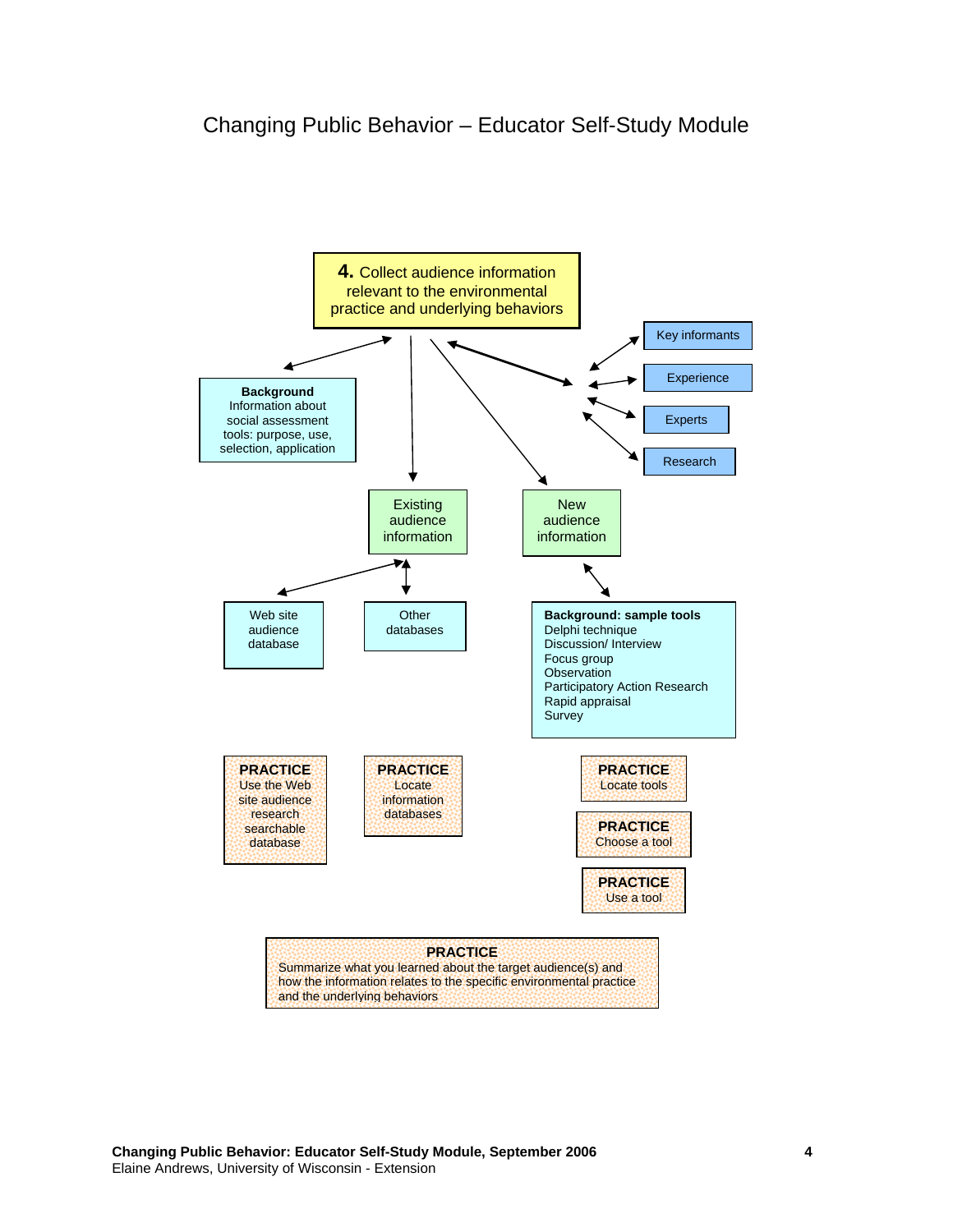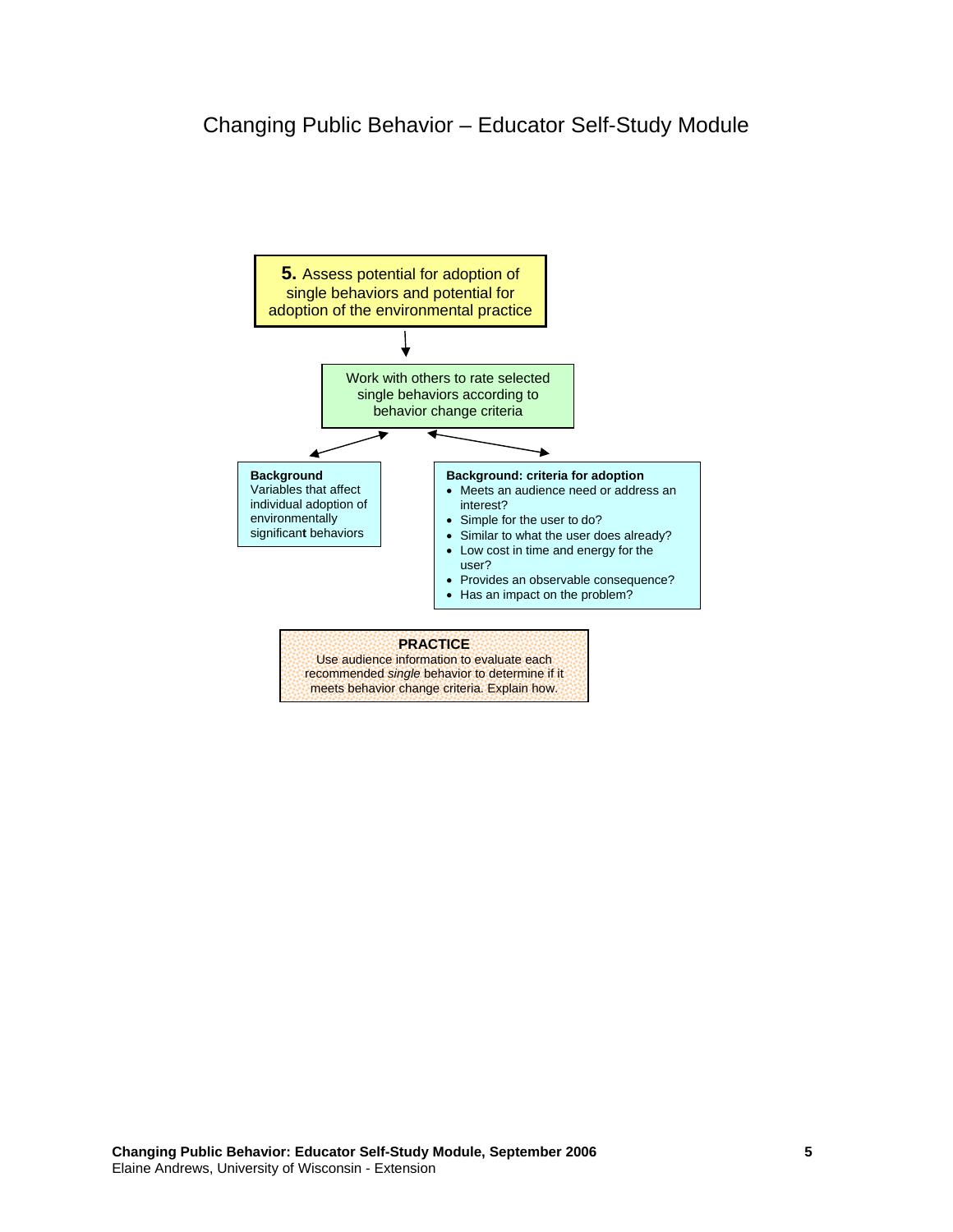## Changing Public Behavior – Educator Self-Study Module

**6.** Select single behaviors for intervention focus

## **PRACTICE**

Use results from Step #5 to select single behaviors with potential for adoption. Select only those that have potential for adoption. Confirm capability of accomplishing the environmental practice by performing the selected behaviors.